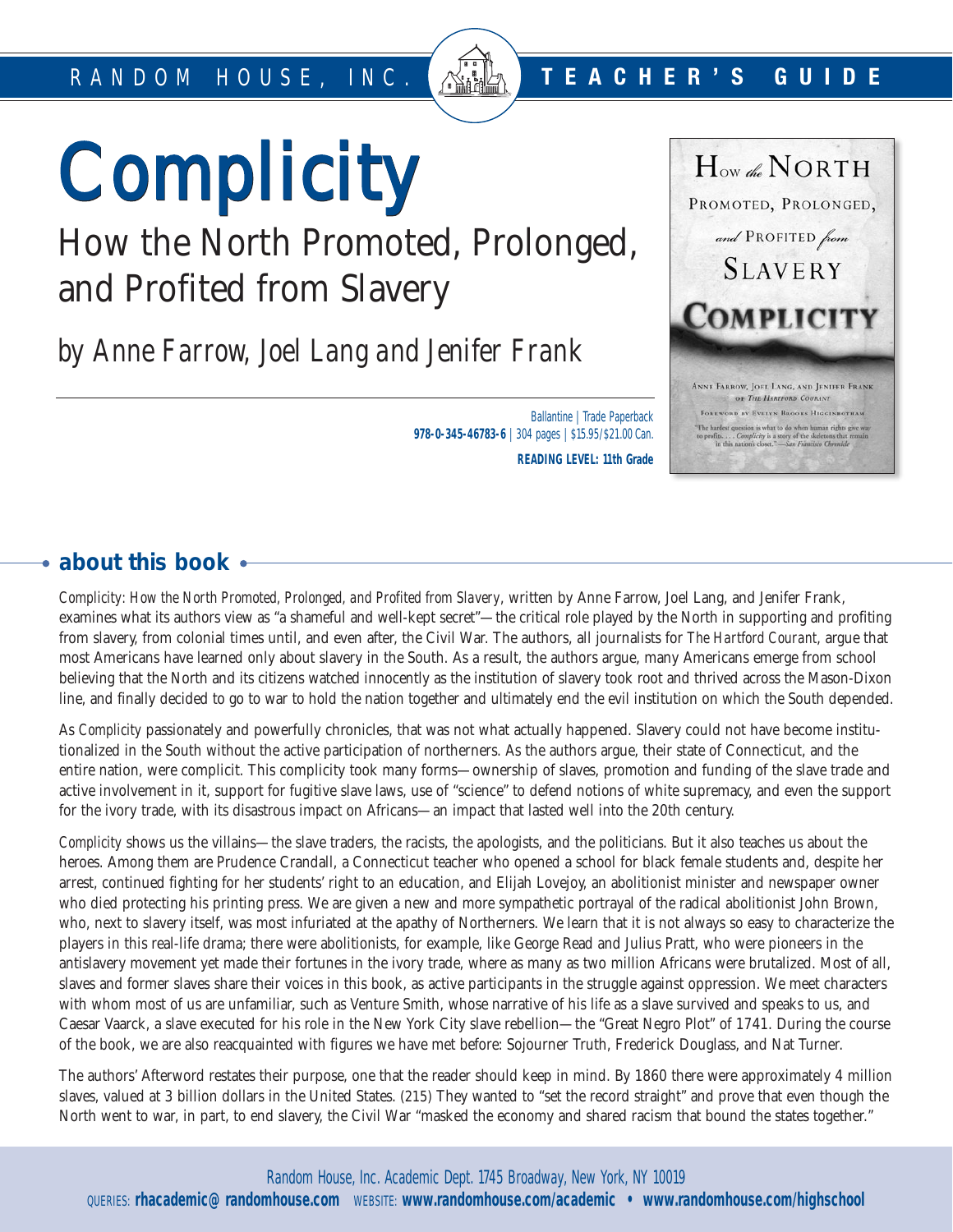# **about this book** (continued)

Slavery was not a southern institution; it owed its existence to the nation, specifically the North. And the legacy of slavery is certainly still with us. In their conclusion, the authors quote Philip Graham, a former publisher of *The Washington Post*, who argued that journalism is all about giving a rough draft of history—a "draft that will never be completed about a world we can never understand." Farrow, Lang, and Frank set out to change the original rough draft and instead offer to us a second.

One of *Complicity*'s greatest strengths is its reliance on archival information and research. The text is interspersed with a nearly limitless collection of statistics, photographs, maps, newspaper clippings, slave narratives, speeches, and letters. The pathos of slavery jumps out at every turn of the page, from the powerful silhouette of a slave woman named Flora, included on the bill of her sale, to the poignant photograph of African men with an 11-ton pile of elephant tusks—each weighing as much as 80 pounds—that they were forced to transport perhaps hundreds of miles across Africa.

This guide is designed to assist classroom teachers in using all or part of *Complicity*. It addresses each chapter in turn, with sections entitled "Setting the Stage" and "Chapter Themes and Content". These sections are followed by suggestions for class activities and discussion as well as suggested writing prompts and a section designed to make connections to other times and other topics in American history. The ten chapters are discrete, so the book can be read and examined in its entirety, or teachers can use selected chapters.

# **the foreword**

Professor Evelyn Brooks Higginbotham contributed the foreword to *Complicity*. She reminds us of the dilemmas faced by the nation as it confronted slavery and then reconstruction, and uses the pardon of Jefferson Davis, supported by many Northerners, to focus our attention on the North's role in slavery. As she notes (and the authors confirm), there was much irony in this history, a history of "unlikely alliances and strange bedfellows." (xii) It was Massachusetts Bay Colony that officially sanctioned slavery—before Virginia did. The "city upon a hill" soon became a leading port in the slave trade. Later in the text, Rhode Island, the first colony to promote religious toleration and fairer treatment of Indians, assumes its role as the northern state that most supported the slave trade. As Higginbotham asserts, New England served as the birthplace of abolitionism and the home of William Lloyd Garrison, but there was also present there a "virulent racism." (xiii) As the nation evolved, paradoxes remained. Jacksonian "democracy" was not always so democratic. The abolitionist movement was divided as to just how to achieve its goal. Even characters in Harriet Beecher Stowe's iconic novel Uncle Tom's Cabin seem to equivocate when it comes to deciding what to do with former slaves. Free blacks were chased from public parks on the Fourth of July. And Jim Crow lived not only in the South but throughout the North.

### **Questions for Discussion**

1. Before beginning our study of this book, think about the contradictions noted above. Why do you think they occurred?

# 2. In what ways do you think the North may have been "complicit" in slavery?

# **Classroom Activity**

1. Set the stage for discussion and analysis of *Complicity* by reading aloud Frederick Douglass's *The Meaning of July Fourth for the Negro* and selected segments of *The*

*Declaration of Independence*. Several students should read these segments, alternating the two works. Conclude with a discussion of the paradoxes manifested here.

random house, inc. **teacher's guide**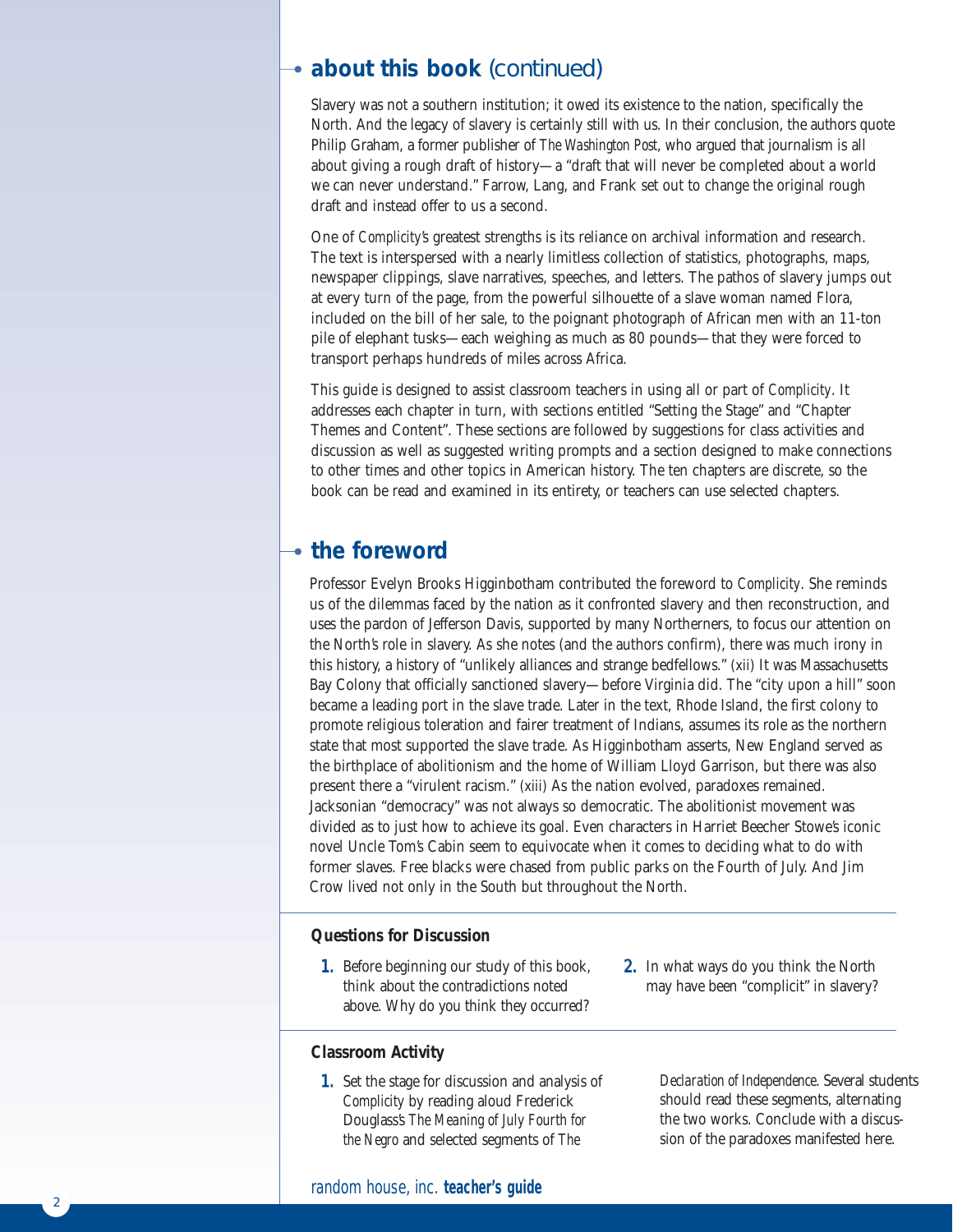# **chapter one: Cotton Comes North**

# **Setting the Stage**

The authors conclude their introduction to *Complicity* with a quotation from W.E.B. DuBois' *The Suppression of the African Slave Trade to the United States of America*:

"If the influence of economic motives on the action of mankind ever had a clearer illustration it was in the modern history of the African race, and particularly in America. I still saw slavery and the (slave) trade as chiefly a result of moral lassitude…. But apparently I did not clearly see that the real difficultly rested in the willingness of a privileged class of Americans to get power and comfort at the expense of degrading a class of black slaves, by not paying them what their labor deserved." (xxvii-xxix)

Students should keep this quotation in mind as they analyze this book, for this suggests an essential question: In what ways were both systemic racism and economic motives at the heart of the North's support for slavery?

# **Chapter Themes and Content**

The introductory quotation for this chapter is a response given by a southern editor who, when asked, "What would New York be without slavery?" replied, "The ships would rot at her docks... and the glory of New York would be numbered with the things of the past." (3) The authors trace the dependence on slavery of the New York economy from the invention of the cotton gin in the 1790's to the outbreak of civil war (a period that saw the number of slaves in the nation increase from around 700,000 to nearly 4 million). Indeed, cotton was more than just another crop; it served as a "national currency." Forty cents of every dollar each planter earned from the sale of his cotton crop went to the North. New York was full of bankers, shippers, merchants, insurers and a multitude of others who made their living, and sometimes their fortunes, from cotton. The business community was therefore reluctant to interfere with the sometimes uneasy alliance between North and South. The authors juxtapose the increasingly close relationship between the North and the plantation South with the rise of the abolitionist movement. *Complicity* comes alive through the authors' focus on the role of individuals and powerfully tells their stories. In this chapter, William Lloyd Garrison plays a central role, and the tension between Garrison's movement and the cotton establishment in the North is palpable.

### **Classroom Activities and Questions for Discussion**

- 1. Slavery was certainly an issue when the Framers met to write the Constitution. In order to get support from all of the 13 states, these men found it necessary to compromise on the issue of slavery. Examine those compromises and analyze the context in which they were made.
- 2. Advertisements tell us much about material culture and the role of technology. Read the advertisement on page 22. How does this advertisement differ from advertisements you might see today? Examine some of the statistics in this chapter about the phenomenal growth of

the cotton industry in the years following the invention of the cotton gin. What do these statistics tell us about the economic, political, and social effects of technology?

3. Conduct a panel discussion with students assuming these roles: William Lloyd Garrison; Nat Turner; one of the "merchant princes" described in the text; New York City mayor Fernando Wood; one of the "Lowell girls"; and Abraham Lincoln. Each speaker is to describe his view of the cotton industry, slavery, and the relationship between the North and the South.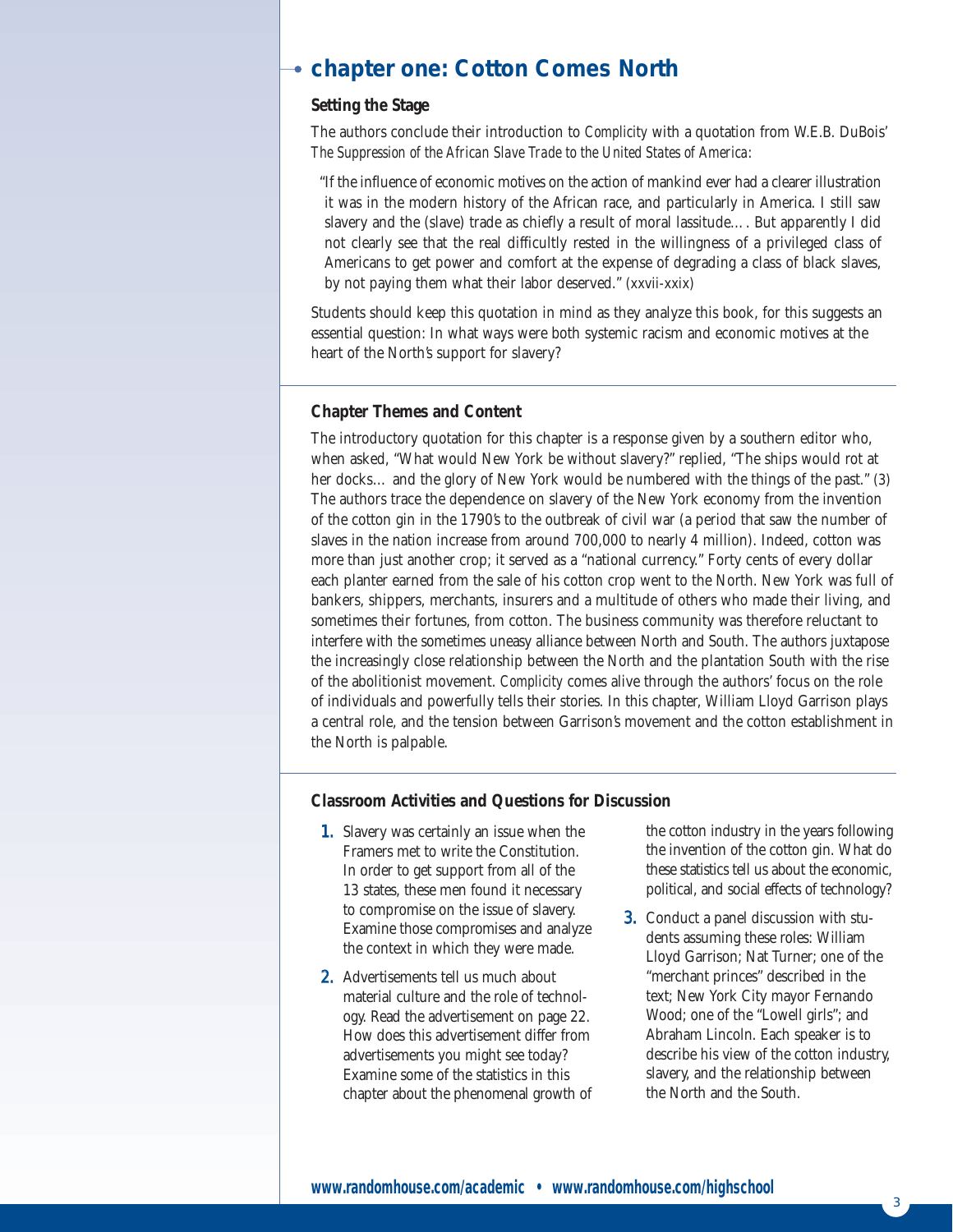# **chapter one: Cotton Comes North** (continued)

# **Suggestions for Writing**

- 1. Read William Lloyd Garrison's *Prospectus* from the first edition of *The Liberator*. Analyze his arguments against slavery, paying particular attention to his use of language and rhetorical devices to strengthen these arguments.
- 2. This chapter also introduces the political battle that was brewing over slavery: the 1850 Fugitive Slave Law, "Bleeding

Kansas," and the election of Abraham Lincoln. Read both of Lincoln's inaugural addresses, delivered in 1861 and 1865. Compare and contrast these addresses in terms of three of the following: context, position on slavery, use of religious references, audience, tone. Account for changes in Lincoln's views.

# **Making Connections**

1. It is clear that American consumer culture played a significant role in the North's complicity in slavery. Find a contemporary example of how 21st century American consumerism influences

the lives of workers in another country: Discussion could include use of forced labor, role of multi-national corporations, and the effect of the North American Free Trade Association (NAFTA).

# **chapter two: First Fortunes**

# **Setting the Stage**

John Winthrop, the leader of the Massachusetts Bay Colony, addressed the Puritan colonists as they were about to arrive at their new home. In this sermon, Winthrop delivered what is perhaps his most famous line, "We shall be as a City upon a Hill. The eyes of all people are upon us." (45) While examining this chapter, students should keep this admonition in mind and analyze to what extent the Puritans proved not always to be the upright and moral folks we generally consider them to be. Students should also keep in mind a quotation from historian Bernard Bailyn that is central to the focus of the chapter: "New England was not a slave society…. But it was slavery nevertheless that made the commercial economy of New England possible." (48)

### **Chapter Themes and Content**

This chapter takes us back to colonial days and examines the development of the New England economy, an economy largely dependent on slavery. It focuses on the first New England colonists and traces the troubling duality of Massachusetts Bay as both a haven for religious freedom with its norms of pious and simple living—America's "moral womb"—and its development as an "entrepreneurial incubator." (45) The key players in this chapter are the Winthrops—John and his son Henry, a Barbados sugar planter. New Englanders and their fellow colonists in the Mid-Atlantic region not only owned slaves themselves, but they produced food and supplies for the West Indian plantations and sugar mills. The chapter examines the famous "triangular trade" and the significance of molasses and rum to the New England economy.

4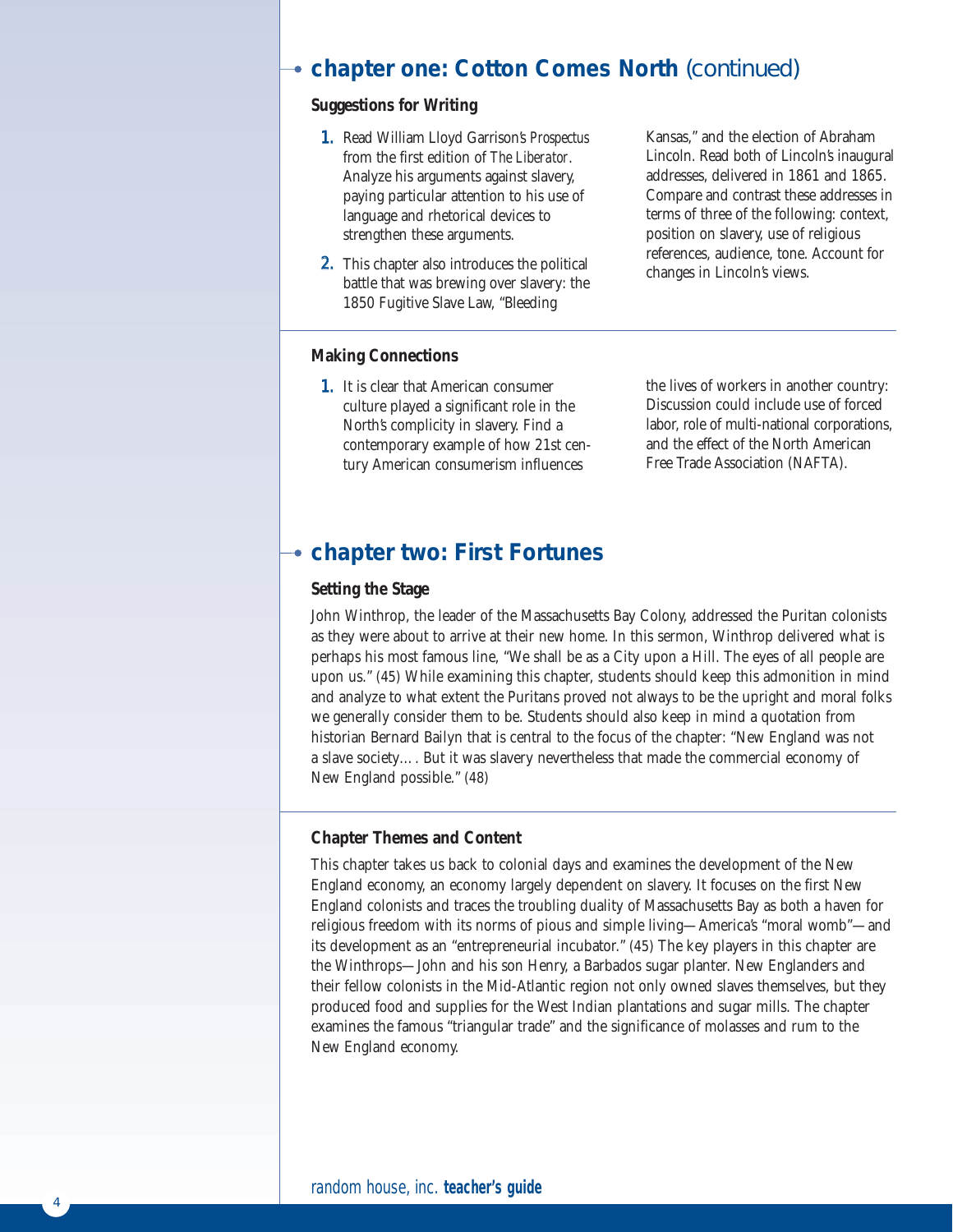### **Classroom Activities and Questions for Discussion**

- 1. John Winthrop said, "It pleased the Lord to open us a trade to Barbados and other islands in the West Indies." (55) Why and in what ways did the colonists develop a religious justification for slavery?
- 2. Examine the map of Colonial Rum Distilleries on page 52. On a sheet of butcher paper, visually demonstrate the connections between the molasses, rum, the New England colonies (and New York) and the slave trade.

# **Suggestions for Writing**

1. In *The Protestant Ethic and the Spirit of Capitalism* (1904), Max Weber argues that the tenets of Protestantism—and in this case Puritanism—fostered capitalism and modern capitalist institutions. Keeping Weber in mind, account for the emphasis on and growth of economic prosperity in Puritan New England.

# **chapter three: A Connecticut Slave**

### **Setting the Stage**

In 1760, there were at least 41,000 slaves in the northern colonies. Northerners paternalistically justified slavery in the North as benign and "family-style." However the reality was that slaves were still viewed as property and subject to beatings, the breakup of their families, forced physical labor, and the regulation of their lives by the onerous and restrictive black codes of the North. No statement of the slave's desperate situation is more powerful than the bill of sale shown on page 62 with the silhouette of a "certain Negro Wench named Flora" superimposed on it. This is the image to keep in mind while proceeding through this chapter.

# **Chapter Themes and Content**

Chapter Three begins with the confrontation between a slave, Venture Smith, and his mistress, Elizabeth Stanton. The chapter makes use of a powerful device—the personal narrative—to recount the horrors of slavery in the North, specifically through Venture Smith's lens as a slave in Connecticut. Venture's personal narrative has survived along with only a handful of others. As our text states, these narratives share a "leitmotif of abuse" (66) and demonstrate "a fragile truce frequently interrupted by open warfare." (67) The theme of slave resistance is central to this chapter, as slaves used both active and passive resistance against their masters and tried to gain some control over their lives. We also meet Sojourner Truth who was born about 70 years after Venture Smith and who, in her famous speech *Ain't I a Woman?*, became a symbol of the link between resistance to slavery and the fight for women's rights.

### **Classroom Activities and Questions for Discussion**

- 1. Read aloud Sojourner Truth's famous 1851 speech to the Women's Rights Convention in Akron, Ohio where she so poignantly argues for the rights of both slaves and women. Examine the efforts of women abolitionists in antebellum America. Why is it that women took such an active role in reform movements?
- 2. Compare a Northern black code from the 18th century to a Reconstruction era black code, such as the Mississippi Black Code of 1865 .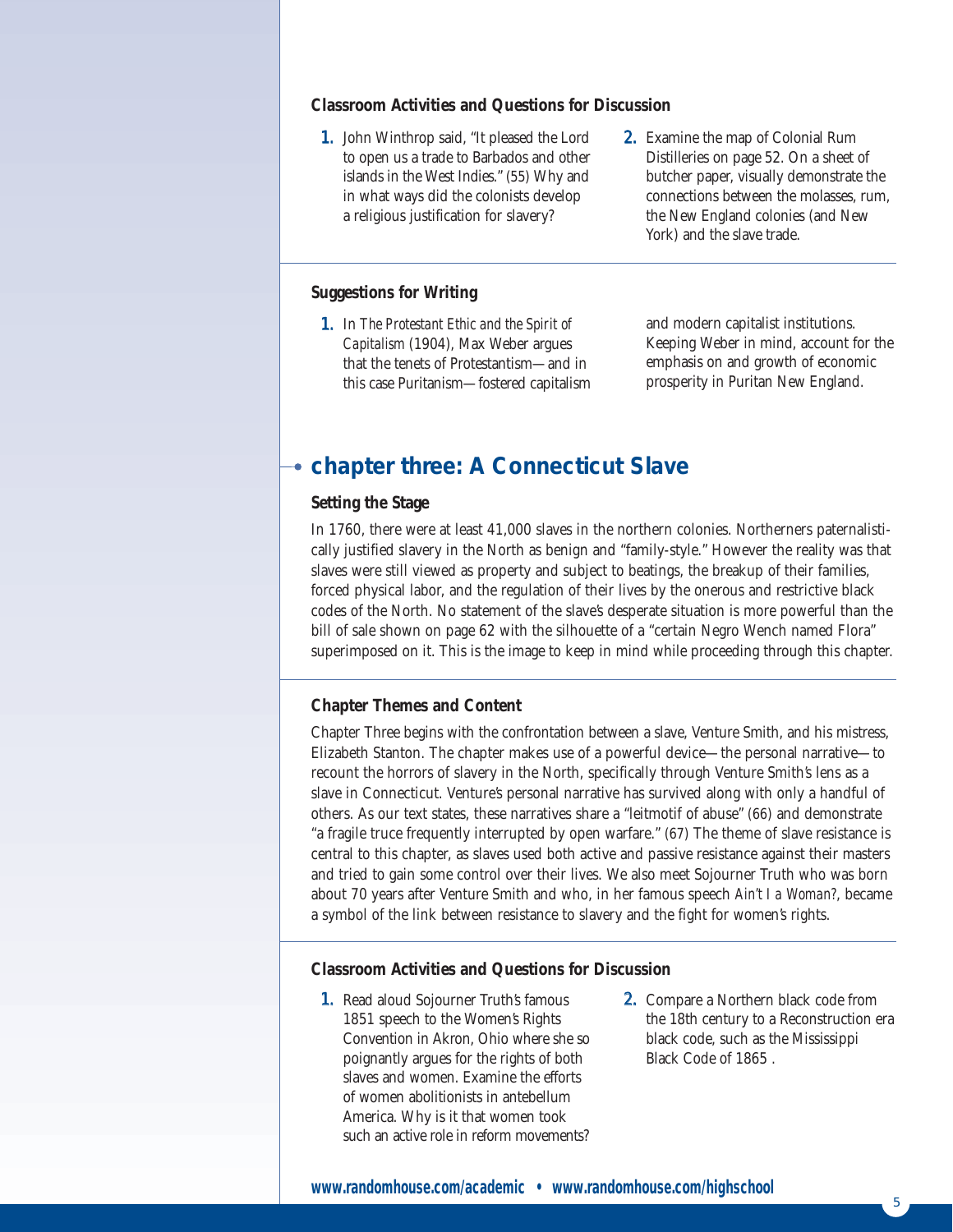# **chapter three: A Connecticut Slave** (continued)

# **Suggestions for Writing**

1. The personal colonial narrative serves as a valuable medium for conveying the experiences and reflections of individuals —individuals who are not normally considered to be among the famous, rich, and powerful figures whom we often

# **Making Connections**

- 1. Read and analyze a contemporary personal narrative. Analyze the ways in which personal narratives contribute to the understanding of the society about which the author writes and how these narratives give us a different perspective from that addressed by history texts, novels, or other secondary accounts.
- **2.** On page 71 is a discussion of what we can learn about slaves and the work they did by examining newspaper advertisements

study. Read segments of two slave narratives, those of Venture Smith (available online) and Olaudah Equaino (He is discussed in Chapter Five.) Compare the experiences of the two slaves and their reflections on these experiences.

for runaway slaves. We can also use advertisements to examine popular culture, work, and leisure in contemporary society. Look closely at the advertisements in a current newspaper or magazine. What do these ads tell us about our society—especially in terms of what they demonstrate about the American economy, consumerism, and work. If you can, find advertisements from magazine of different eras and analyze those.

# **chapter four: Rebellion in Manhattan**

# **Setting the Stage**

Slaves, both in the United States and in the West Indies were not passive in the face of tyranny. Indeed, they often violently resisted their oppressors. The 1791 Toussaint L'Overture rebellion in Haiti, Nat Turner's 1831 revolt in Virginia, and the 1739 Stono uprising in South Carolina serve as powerful examples of violent resistance. Chapter Four chronicles some lesser-known examples, primarily what was to become known as the "Great Negro Plot" of 1741. During the 18th century, New York was "building a contract with slavery," and it is within this context that a conflagration struck.

# **Chapter Themes and Content**

In 1741, Fort George in Lower Manhattan was set afire. Other fires had been set earlier that winter, and more followed. Arrests were made, and trials ensued. Farrow, Lang, and Frank examine the testimony at these trials and consider the theme of tension—in this case the tension felt by New Yorkers as they needed the labor of slaves yet felt some ambivalence toward slavery. This chapter's effectiveness rests with the authors' very detailed narrative of one particular slave revolt, encouraging the reader to make generalizations about other revolts—generalizations about the lack of options for angry slaves, the role whites played in undermining black codes, and the nature of the justice system. Central to the unfolding of this real-life drama are the parts played in this rebellion by Caesar Vaarck, a "slave who refused to behave like one" and Quack Roosevelt, both of whom were executed.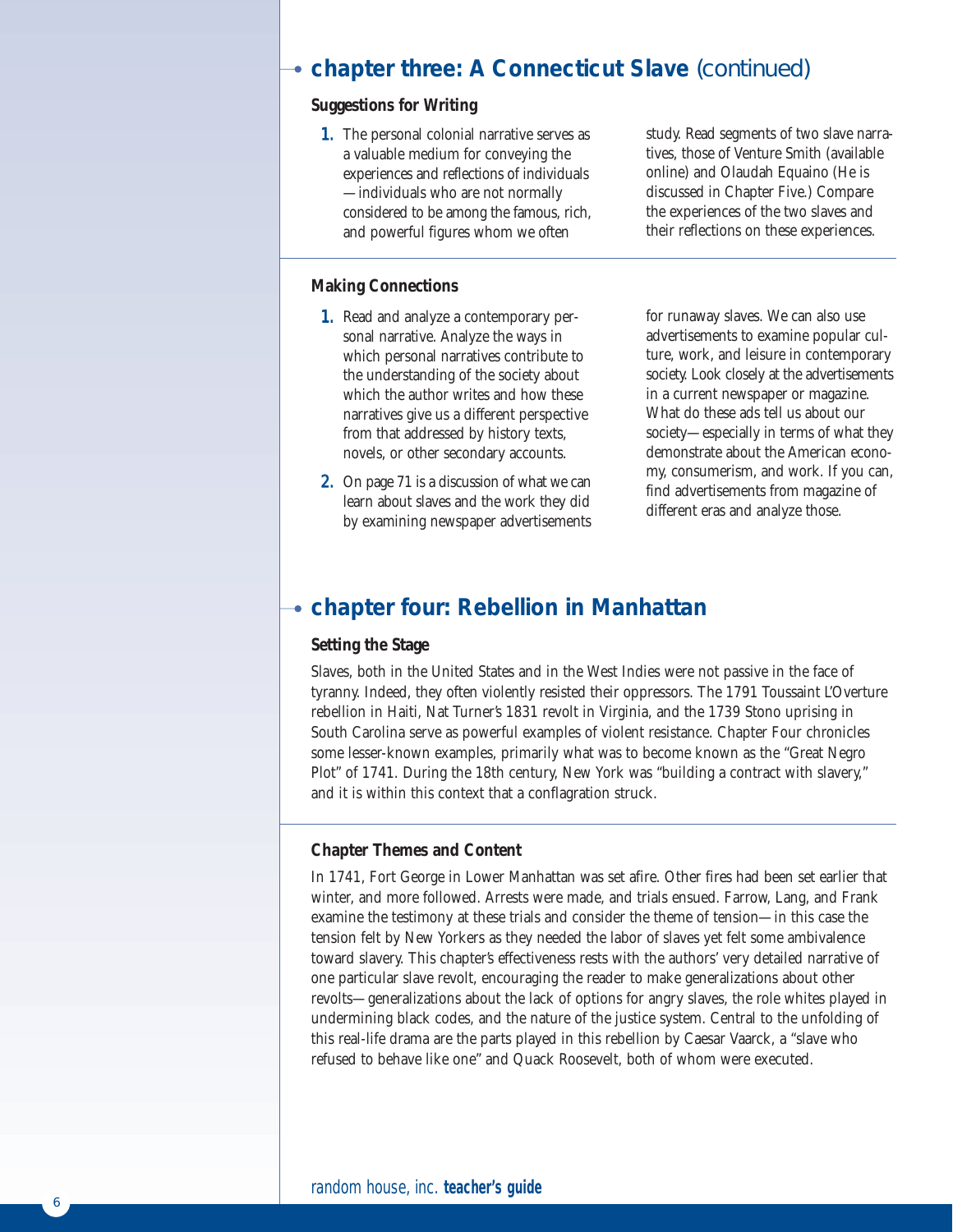# **Classroom Activities and Questions for Discussion**

- 1. Two "rebellions" occurred in New York City, both reflecting the tensions between blacks and whites. These make up the "Great Negro Plot" of 1741 described in *Complicity*; the other was the draft riot of 1863. Compare these in terms of context, actions, reactions of city officials, and their impact.
- 2. Complete a chart outlining the various slave rebellions—those which materialized and those which were planned but aborted—mentioned in this book and in most United States history texts: the revolts of L'Overture, Nat Turner, Denmark Vessey, Gabriel Prosser, and the Stono uprising. Compare them in terms of context, goals, events, and effects. What accounted for the successes or failures of these revolts? Were these revolts "worth it"? Is it appropriate to use violence to combat violence and, if so, in what situations?
- 3. Mary Burton, a teen-aged indentured servant played a central role in his rebellion. Examine the institution of indentured servitude and compare it to slavery. Why did indentured servitude end in the United States while slavery survived? How, in this case, did the prosecution use Mary Burton and her condition of indenture to convict slaves and sentence them to death?
- 4. Review the principles contained in the Bill of Rights as they relate to Americans' rights to a fair trial. Examine the trials of the participants in the 1741 rebellion. To what extent was the Bill of Rights applied in these trials?

### **Suggestions for Writing**

1. Read William Styron's compelling novel *The Confessions of Nat Turner*. Analyze the context and the nature of his rebellion. In what ways was religion a double-edged sword for the slave owner? What factors do you take into consideration when forming your judgments about Nat Turner?

### **Making Connections**

- 1. In 1991, construction workers discovered a graveyard containing the remains of many of the first slaves brought to New York. These remains showed signs of beatings, malnutrition, and early death. This burial ground is now designated a National Historic Landmark, although the building housing the library and much of the research on these slaves
- 2. Read Kevin Baker's recent novel, *Paradise Alley*. How does Baker use the characters' individual narratives to provide different lenses into the events of July 1863 in New York? Examine the tensions between blacks and the Irish and how these tensions resulted in tragedy.

was destroyed on September 11, 2001. Go online and find more details about both this discovery and slavery in New York. Share your findings with your class.

2. Newspaper publisher John Peter Zenger is mentioned on page 83. What was Zenger's contribution was to the American tradition of freedom of the press?

7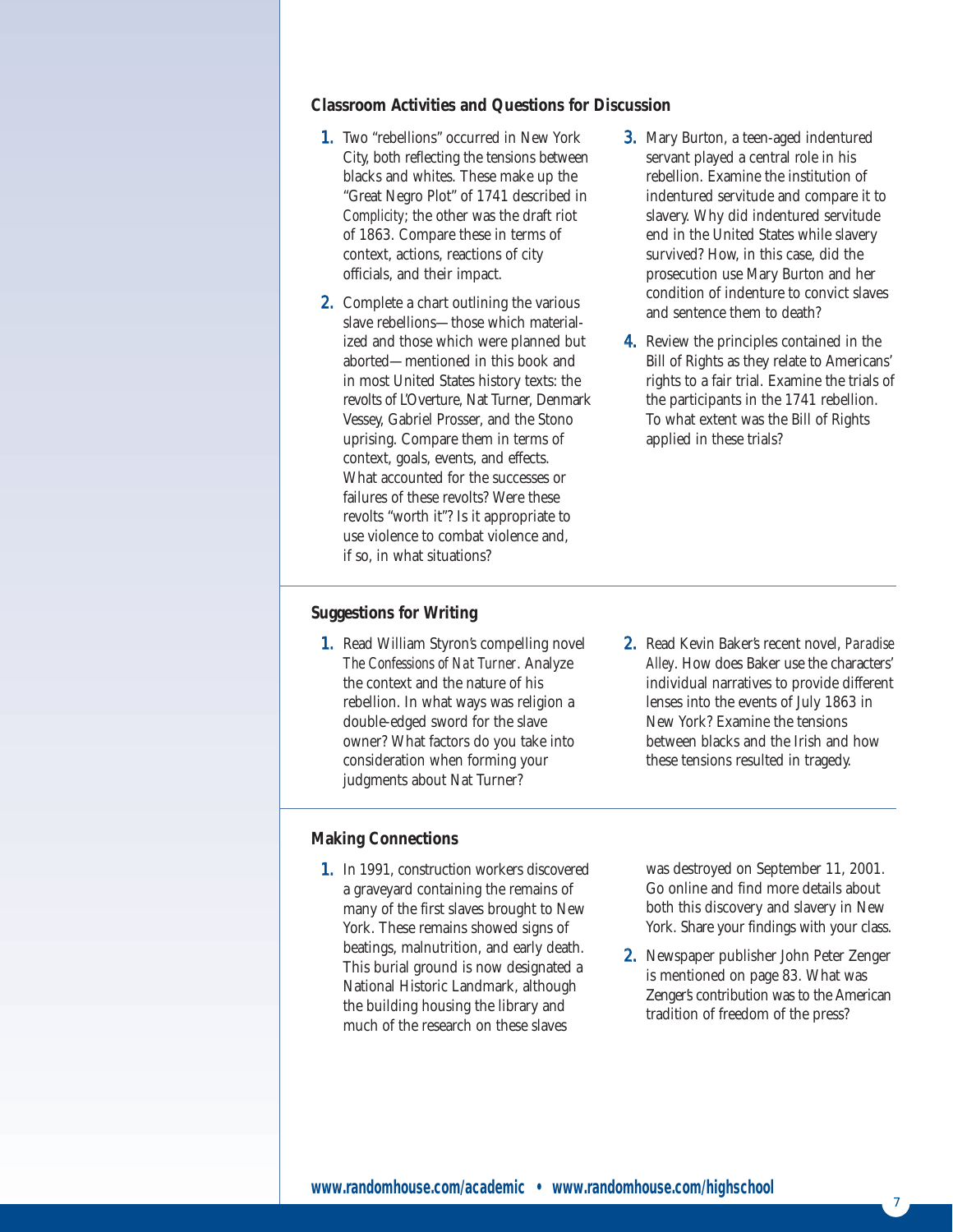# **chapter five: Newport Rum, African Slaves**

# **Setting the Stage**

When Roger Williams was banished from Massachusetts and settled on Rhode Island in 1636, he founded a colony unique in New England, and indeed in all of the colonies. Williams believed that the state had no right to interfere with one's religious beliefs, and he voiced concerns that the land given to the settlers of Massachusetts was not rightfully purchased from the Indians. Rhode Island appealed to individuals with an independent streak and accepted those often regarded as "riff-raff." Despite its tolerance for diversity, Rhode Island monopolized the western Atlantic slave trade; In the 100 years between 1700 and the end of the legal slave trade in 1808, ships departing from Rhode Island departed on nearly 1,000 voyages to Africa and returned with at least 100,000 slaves. (95) As Senator William Smith of South Carolina reminded his colleague from Rhode Island, "I would show the Senate that those people who most deprecate the evils of slavery and traffic in human flesh, when a profitable market can be found, can sell human flesh with as easy a conscience as they sell other articles." (112)

### **Chapter Themes and Content**

Rum and slaves formed an unholy alliance in Rhode Island, making Rhode Island the unquestioned leader in its participation in the slave trade, both before and after the American Revolution. The theme of contrast is evident here—in the mansions of Newport and the degradation of slavery, in the fact that the leaders of the Rhode Island slave trade did not generally sail the slave ships but instead owned them, and in the presence of slave ship captains in church pews on Sunday and at the Fellowship Club where they could not swear, gamble, or drink excessively. Seventy percent of all colonial slave voyages began in Rhode Island. Most of the wealthy and powerful in Rhode Island profited in some way from slavery, including John Brown who, with his brothers founded Brown University. Some, however spoke out against slavery, such as the Reverend Samuel Hopkins and customs collector William Ellery.

The Rhode Island slave trade was part of a very vicious cycle. Molasses was imported in to Rhode Island. There it was made into rum and used to purchase more slaves for the West Indian sugar plantations—plantations that prospered due to slave labor. The authors, with extensive documentation, explain just how the slave trade operated. They supply us with powerful details, such as the purchase by one slave captain of two slaves, a boy and a girl, for 156 gallons of rum and a barrel of flour. (104) The chapter is replete with the dangers faced by the slave ships, including disease and revolt.

### **Classroom Activities and Questions for Discussion**

1. The book draws a comparison between slave traders and slave masters and suggests that despite the fact that historians have tended to excuse the traders and focus their criticism on the master, that "for better or worse, the lord of the

plantation had to coexist with his slaves. The slave trader had only to deliver them." (108) Why did the authors make this point? Do you see these two men trader and master—as any different? Is one more or less to blame than the other?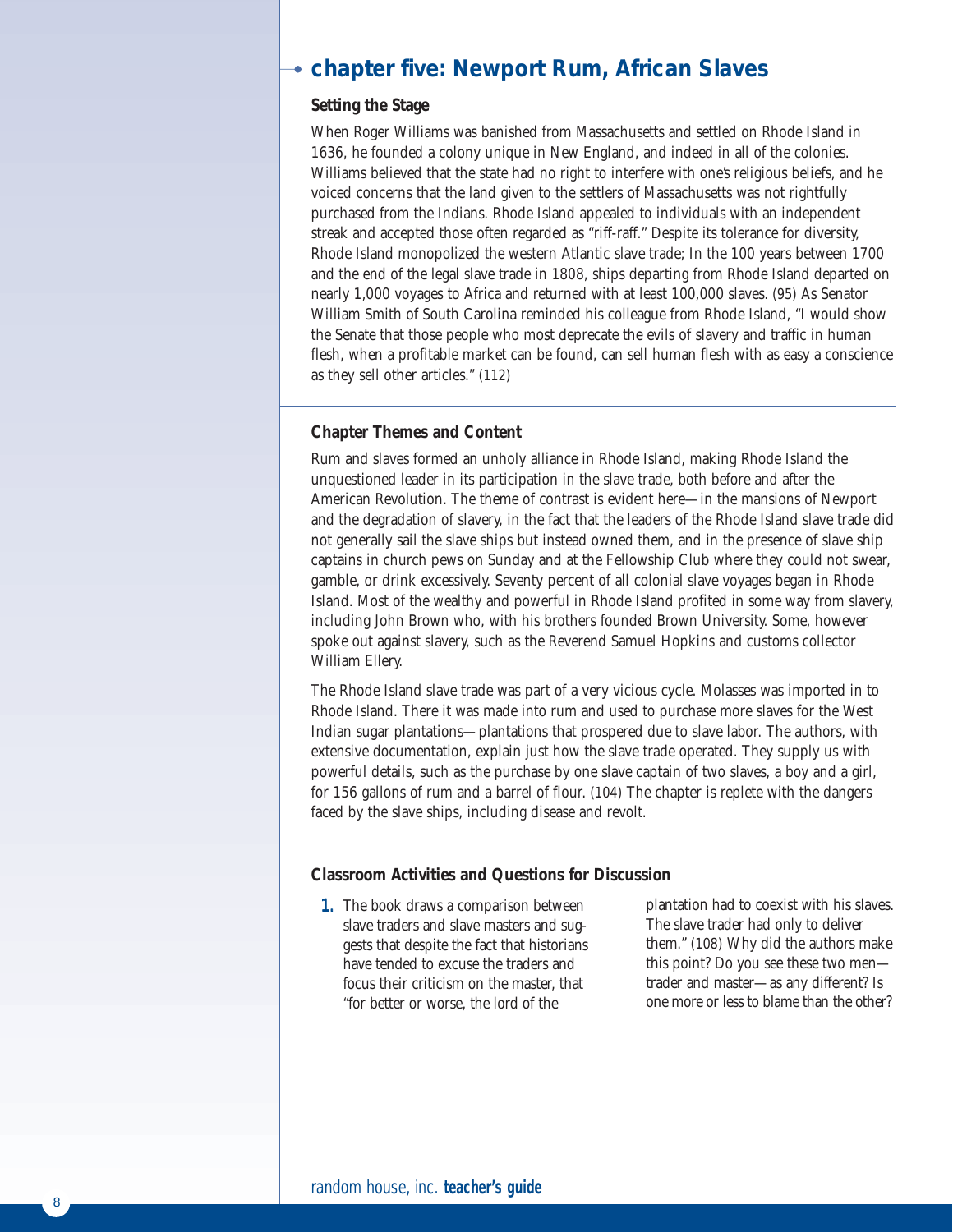### **Suggestions for Writing**

1. The slave trade flourished in the 18th century, in a century called "The Age of Reason, or the "Enlightenment." Using specific references to Enlightenment ideals, explain why this happened.

# **Making Connections**

- 1. One of the nation's most prestigious universities, Brown University, was founded by a family who were among Rhode Island's most notorious slave traders. Should the university's board of directors attempt to change the university's name? Examine some other institutions that bear the name of people who made their fortunes in ways that some would consider wrong. For instance, the Duke family of Duke University fame made its money from the tobacco industry. Enron Corporation paid millions to give its name to a sports stadium in Houston (though that name has been changed.) What do you think?
- 2. Address the apparent contradiction between Thomas Jefferson's attempt to include a statement against slavery in the Declaration of Independence and his ownership of slaves.
- 2. Examine the painting *Sea Captains Carousing in Surinam* (103). What can we learn from this painting? Genre painting was very popular in the 18th century, especially in Holland. Why do you think the grand paintings of the previous centuries, portraying religious events and mythological stories, were often supplanted by genre paintings? Why is it that Holland, a commercial nation, took the lead in this art form?

# **chapter six: New York's Slave Pirates**

# **Setting the Stage**

In February 1862, Nathaniel Gordon, the only American ever put to death for his participation in the slave trade, was executed, and the focus of *Complicity* turns back to New York. Congress had banned the slave trade in 1808, Why was it, nearly 55 years later, that a northern sea captain found his way to the gallows?

# **Chapter Themes and Content**

Just as an animal becomes more dangerous when threatened, as more and more nations abolished slavery, and as the Civil War approached, the illegal slave trade became "more profitable, and, if possible, more horrific." (126) This chapter examines the role New York played in the now illegal slave trade in the years between 1808 and the Civil War. Many were complicit in this trade: shipbuilders, captains, customs agents, lawyers, and the U.S. Navy. American ships were protected by the flag they flew, as foreign nations could not seize American vessels. As the authors acknowledge, this trade was so flagrant, it was "barely clandestine." (122) Most of the illegally traded slaves were sent to Brazil where slavery was still legal.

9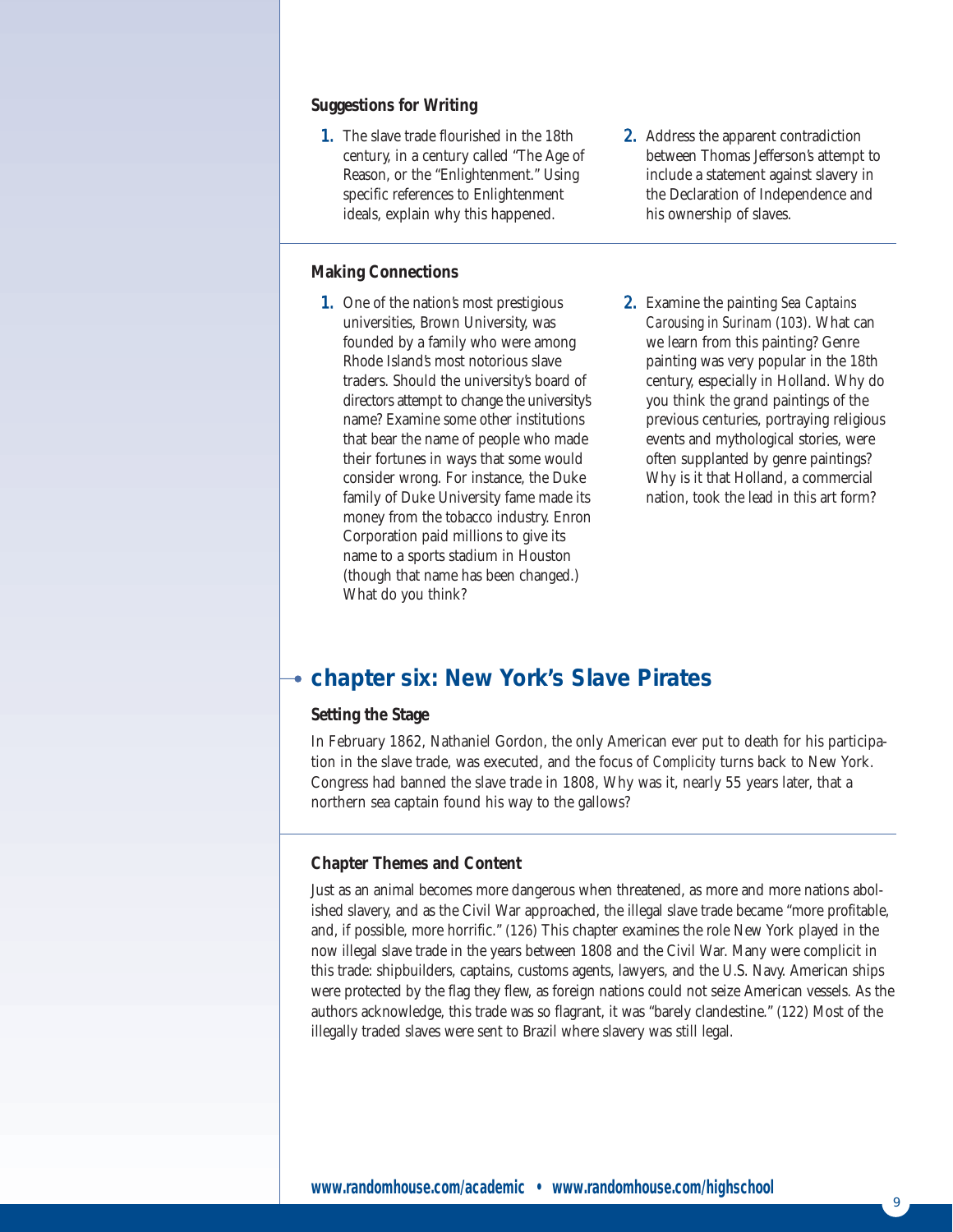# **chapter six: New York's Slave Pirates** (continued)

# **Classroom Activities and Questions for Discussion**

- 1. Slavery was abolished in the United States in 1865. Go online and download a list of the dates on which other nations abolished slavery. Why was the United States, ostensibly the most democratic nation in the world in the 19th century, one of the last to end slavery? Select five major world nations and research the context in which each abolished slavery.
- 2. Examine the role of the media as presented in *Complicity*. For example, in June 1861, the *New York Daily Tribune* struck a blow against the slave trade, arguing that "it will be necessary to purge the courts and offices of these pimps of piracy, who are well known, and at the proper time will receive their desserts." (126) How and why did the position of the media change from colonial days?
- 3. Study the photograph of the three survivors of the *Wanderer* (135). Consider what Ward Lee said: "I am bound for my old home if God be with me white or black yellow or the red. I am an old African (135)." Talk with your classmates about this quotation. It says volumes about slavery.
- 4. Watch the film *Amistad*. Compare the rebellion portrayed in that film with the book's recounting of rebellions on other ships. *Complicity* regards Amistad as "an anomaly." What do the authors mean?

# **Suggestions for Writing**

1. This chapter addresses the question of how those who sanctioned or abetted slavery should be punished. The black scholar W.E.B Du Bois, writing in the "progressive era," offers that "One cannot, to be sure, demand of whole nations exceptional moral foresight and heroism; but a certain hard common sense… must be expected in every progressive people. In some respects we as a nation seem to lack this; we have the somewhat inchoate idea that we are not destined to be

harassed with great social questions, and that even if we are, and fail to answer them, the fault is with the question and not with us." (132-133)

Restate, in your words, Du Bois' statement. How do you think he defined "moral foresight," "heroism," and "common sense?" What are some of the "great social questions" to which Du Bois refers? Do you agree with his characterization of Americans?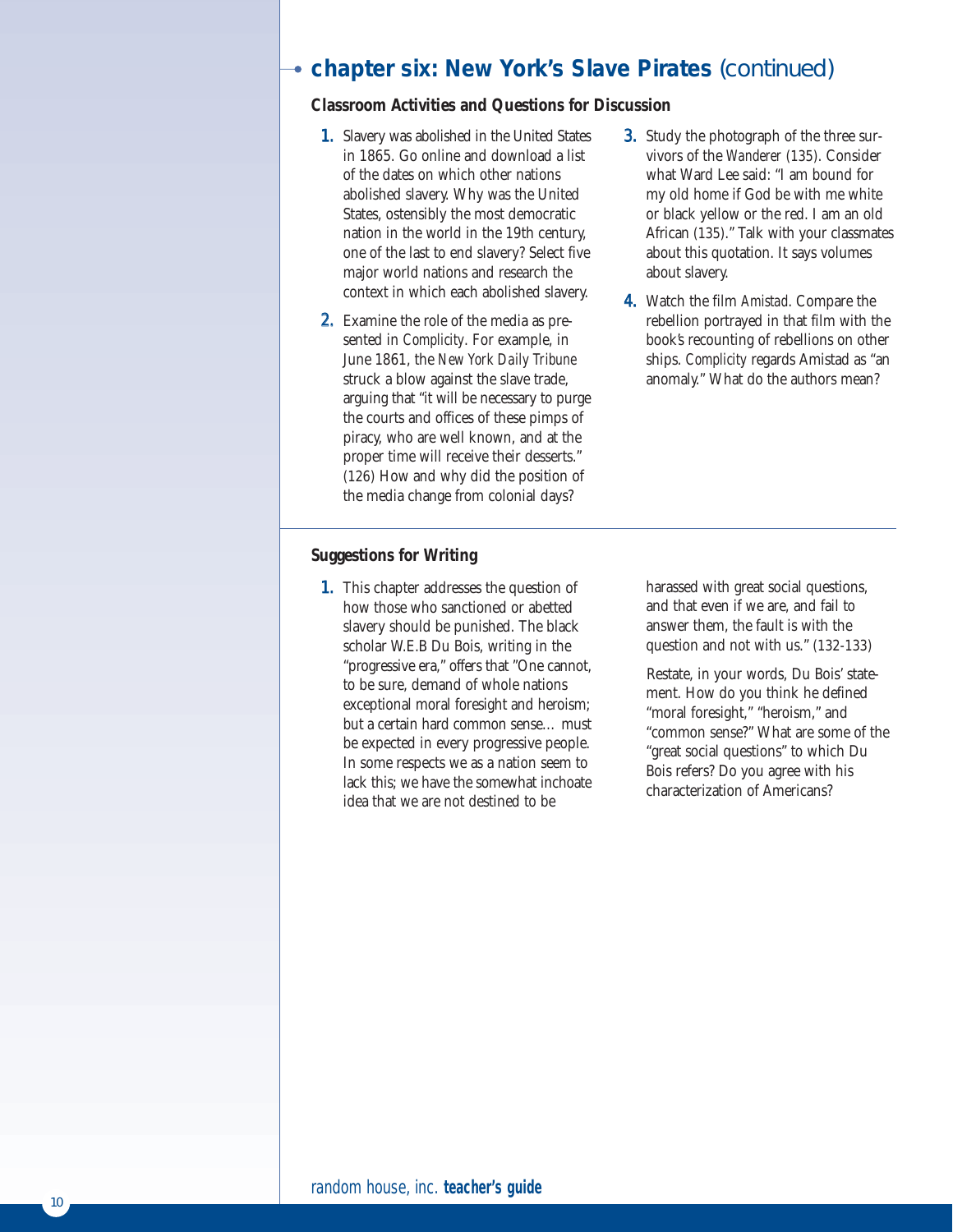# **chapter seven: The Other Underground Railroad**

# **Setting the Stage**

Free blacks were often kidnapped in the North and sent to the South. This became even more frequent after the passage of the Fugitive Slave Law of 1850. As William Parker, an escaped slave noted in his memoir: "Kidnapping… was so common… that we were kept in constant fear. We would hear of slaveholders or kidnappers every two or three weeks/ sometimes a part of white men would break into a house and take a man away; no one knew where; again a whole family might be carried off. There was no power to protect them, nor prevent it." (142)

### **Chapter Themes and Content**

The underground railroad in question here is one that ran in the wrong direction—as blacks in large numbers were kidnapped and taken to the South. The theme of the continuing failure of government to protect blacks is once again central to the text. Heroism is another theme. One of the heroes in this chapter is David Ruggles, the leader of a New York black defense association. Among the blacks he sheltered was Frederick Douglass who wrote in 1855, "New York, seventeen years ago, was less a place of safety for the runaway than now." (140-141) Another hero is William Parker, an escaped slave who fought against enforcement of the Fugitive Slave Act of 1850 in southeastern Pennsylvania, especially against the notorious "Gap Gang." The governments of some northern states did begin to pass laws aimed at preventing abductions. However, the courts entered the battle on the side of slave-owners. Famous cases such as the Dred Scott case and lesser known cases such as Prigg v. Pennsylvania affirmed the "right" of slave-owners to their "property." Chapter Seven also introduces us to the Cannon Gang, led by Patty Cannon; who waged a campaign of terror and death on northern blacks for over 15 years.

### **Classroom Activities and Questions for Discussion**

- 1. Most high school history students are familiar with the Fugitive Slave Law of 1850 and assume that prior to 1850, free blacks and former slaves were safe in the North. Why do textbooks not sufficiently address the original fugitive slave legislation signed by George Washington in 1793 and the many, many abductions that occurred prior to 1850?
- 2. The Fugitive Slave Act of 1850 did not stand alone. It was part of a number of bills collectively known as "The Compromise of 1850." What else was included in this package? Why do you think the North conceded on the issue of fugitive slaves? What did northern legislators believe they gained in this compromise legislation?
- 3. Read aloud segments of Ralph Waldo Emerson's response to the Fugitive Slave Law. As Emerson states at the start, "I do not often speak to public questions —they are odious and hurtful, and it seems like meddling or leaving your work… And then I see what havoc it makes with any good mind." Why then does Emerson speak out so passionately against this law? Examine his use of language; how does he use language to make his point? Is it easier for an intellectual, one who is not a politician, to speak out on political issues? What advantages and disadvantages does someone like Emerson—one removed from the political scene—have when addressing a "public issue?"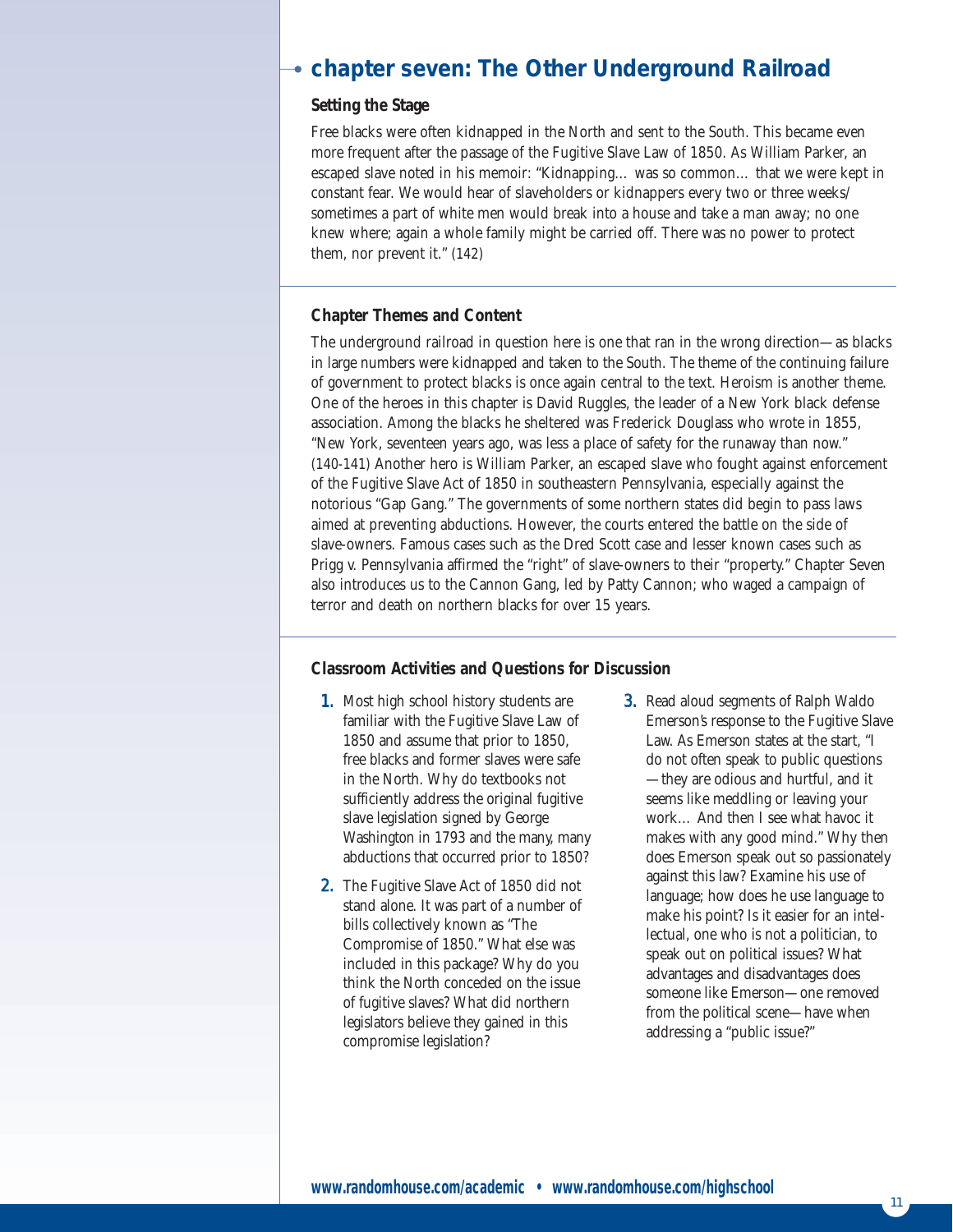# **chapter seven: The Other Underground Railroad** (continued)

# **Suggestions for Writing**

1. In 1830, Daniel Webster, one of the three titans in the U.S. Senate in antebellum America, delivered a powerful speech where he seems to understand that a great crisis was ahead. Read the last page of Webster's *Second Speech on Foot's Resolution* where he expresses his concerns for the welfare of the nation and speaks forcefully against the South's claim to the right of nullification. Twenty years after that, Webster voted for the Fugitive Slave Act. How do you

reconcile Webster's place in the annals of history as a thoughtful and passionate patriot who tried to do the right thing with his support for the Fugitive Slave Law? In your essay, make specific reference to Webster's speech.

2. With reference to his *Autobiography*, analyze the role of Frederick Douglass in expanding the debate over slavery in antebellum America.

# **Making Connections**

**1.** When an injustice occurs, individuals are faced with the dilemma of holding firm to their beliefs and refusing to compromise or taking what some would consider a more pragmatic approach and compromising for the sake of making "progress". Which do you believe is the right thing to do? Find some contemporary examples and discuss this dilemma with reference to them. Examples might be President Bill Clinton's support of the "Don't ask, don't tell" policy on gays in the military, or the position of members of Congress who are opposed to the war in Iraq but are willing to compromise on American troop withdrawal.

# **chapter eight: Hated Heroes**

### **Setting the Stage**

The authors introduce Chapter Eight with the statement that radical abolitionists were viewed as, "Amalgamationists, dupes, fanatics, foreign agents, and incendiaries." Even in the North, to say nothing of the South, those who passionately fought for abolition were ridiculed and suppressed.

# **Chapter Themes and Content**

This chapter focuses on three people who, in different ways, fought to ensure the rights of Americans to free blacks and slaves. Two of these, Elijah Lovejoy and John Brown, are generally well known and discussed in history textbooks; the third, Prudence Crandall, is not. This chapter recounts the lives and actions of these three, and causes us to look again at the theme of "compromise": when it is appropriate to compromise and when it is not. Crandall opened a school "for the reception of young ladies and little misses of color" in Connecticut. The hostility of her neighbors, actions of the Connecticut legislature, and her arrest for breaking state law, eventually forced Crandall to shut the doors of her school and leave her home. Elijah Lovejoy was the publisher of the *Observer*, an Illinois newspaper. He was also an abolitionist. On November 7, 1837, Lovejoy and some supporters were guarding the warehouse where his new printing press had just arrived. A mob attacked, and Lovejoy was killed. John Brown, who was so audacious that he invited black people to dine with his family, was at "the epicenter" of the debate over slavery. His final stand against slavery was made at Harper's Ferry Virginia, when he commandeered a federal army and was arrested and executed. Many regard him as a martyr; others consider him a fanatic.

# random house, inc. **teacher's guide**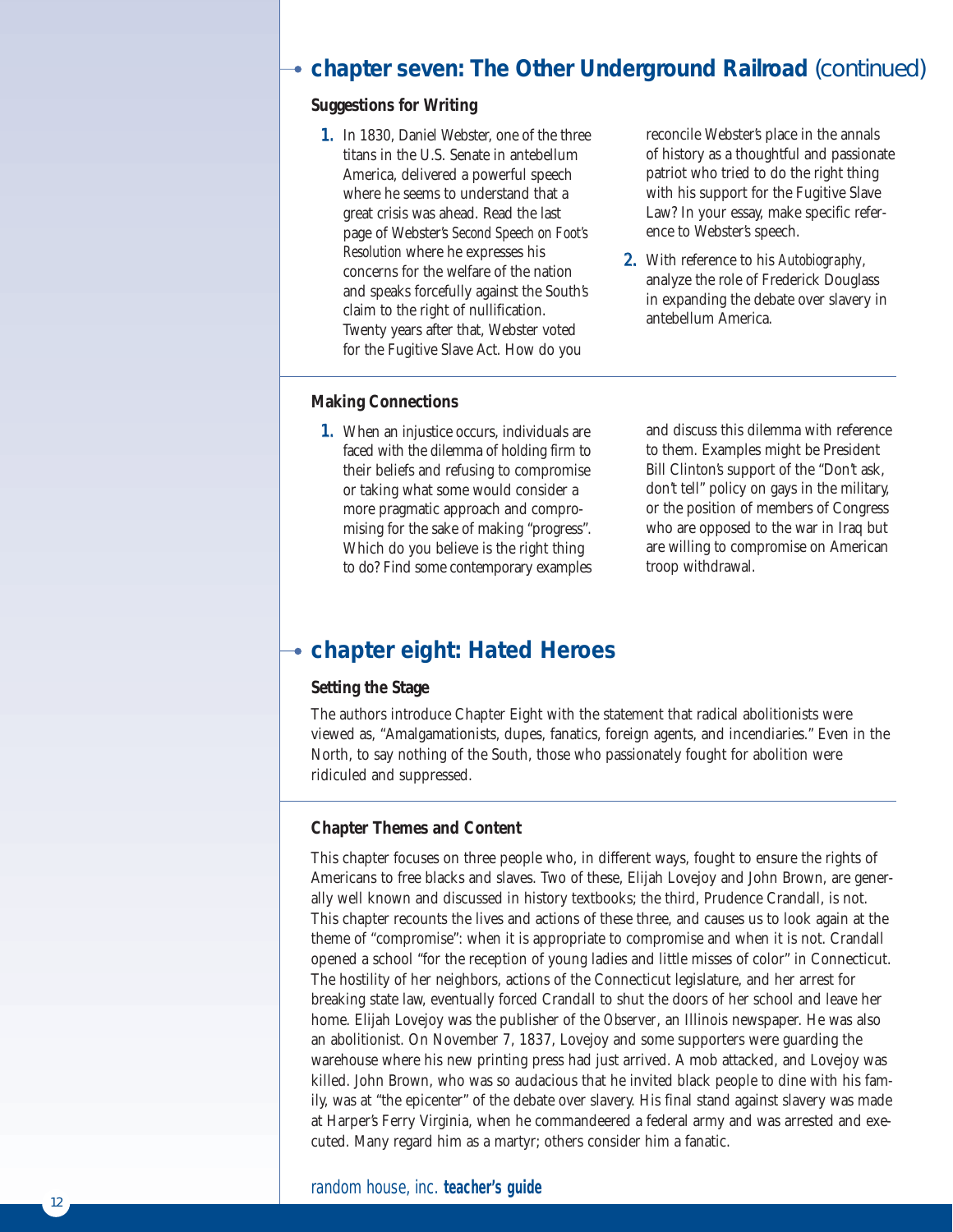# **Classroom Activities and Questions for Discussion**

- 1. This chapter uses the term "radical" to describe some abolitionists. Examine the political continuum and develop a working definition of terms that we often use but do not often define well terms like radical, reactionary, liberal, conservative. What is the relevance of these terms to this chapter and to the text as a whole?
- 2. The actions of the three Americans at the center of this chapter did not occur in isolation. Evaluate the political, economic, and social factors that played a role in their struggle against oppression.
- **3.** Find two or three textbook accounts of the life and actions of John Brown. Compare those attacks to the discussion of Brown in *Complicity*. Does your opinion of John Brown change as you read different sources?
- 4. Assign roles to students and conduct a panel discussion between the following players in this chapter: William Lloyd Garrison, Prudence Crandall, a trustee of Crandall's school, a state legislator from Connecticut, Andrew Judson—the attorney who prosecuted Crandall,

Elijah Lovejoy, one of Lovejoy's friends, John Brown, Stephen A. Douglass—the author of the Kansas-Nebraska Act, Robert E. Lee—the man who captured Brown, an abolitionist who agreed with Brown's goals but questioned his methods, and Henry David Thoreau. Participants should discuss their views on slavery, their background and the reasons they hold those views, and the specific events chronicled in this chapter.

- 5. The 40 years before the outbreak of the Civil War saw the nation engaged in a debate over the federal government's role in regulating slavery. Develop a chart of the key events in this debate. Examine the leaders, the events, the questions they attempted to answer, the outcomes, and the impacts. Events should include the Missouri Compromise, the Compromise of 1850, the Kansas-Nebraska Act, and the Dred Scott decision.
- 6. How does gender impact the conversation about this chapter? Do you think gender entered into the opposition to Crandall's girls' school?

# **Suggestions for Writing**

1. Read John Brown's 1859 speech to the court as he was sentenced and prepared to go to his death. Analyze Brown's

speech in terms of his objectives in making it, his tone, his use of language, and his willingness to go to his death.

### **Making Connections**

- 1. This chapter focuses on heroes. How do you define a hero? What makes a hero? Describe three of your heroes. Why did you choose them? How have they affected your life?
- 2. In the late 19th and early 20th centuries, the two best-known black leaders in America, Booker T. Washington and W.E.B. Du Bois debated the future of black Americans. This debate centered around access to education and the question of the rights blacks should demand in the new industrial America.

Read Booker T. Washington's *Speech at the Atlanta Exposition* and W.E.B. Du Bois' critique of Washington in his *The Souls of Black Folk*. How and why do their views differ? How does the context in which they lived and worked affect their positions?

3. The French essayist Michel de Montaigne wrote an essay, *On Virtue*. According to Montaigne, what makes a person virtuous? Based on Montaigne's criteria, are the men and women in this chapter and those you chose as your heroes virtuous?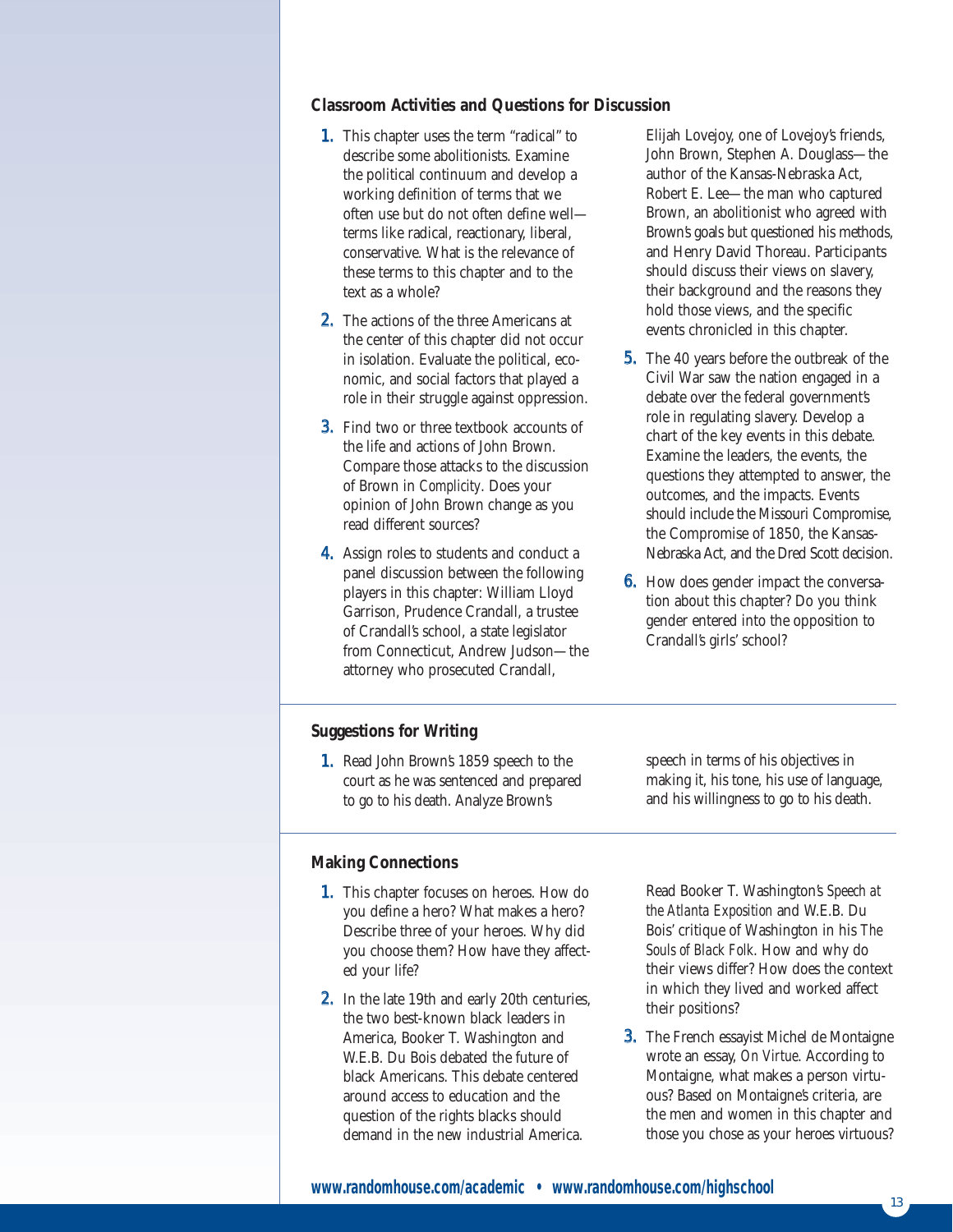# **chapter nine: Philadelphia's Race Scientist**

# **Setting the Stage**

In 1773, Phillis Wheatley, a teenaged slave in Boston, published a book of poetry. White New Englanders were mystified, as they believed that blacks were racially inferior, and Wheatley must be either a "freak" or a "fraud" to have written such elegant poetry. Respected Americans, including Thomas Jefferson, subscribed to the idea that black inferiority might be "an unchangeable law of nature." (181) By the middle of the 19th century, belief in white supremacy in the United States was buttressed by the work of men who used "science" to support their views.

# **Chapter Themes and Content**

Chapter nine traces the development of "race science" in the years between the American Revolution and the Civil War. White Americans searched for a "rational" justification for slavery, and scientists helped them find it. The chapter examines the emergence of this race science through examination of the work of respected scientists, men such as Samuel Morton and Louis Agassiz. Following the Civil War, the United States government even consulted Agassiz for advice on how to deal with freed slaves. He warned, "Beware of any policy which may bring our own race to their level." (183) Morton, Agassiz, and others lived at a time when science was coming into its own as a discipline based on experimentation. They convinced the American public that this experimentation proved that, for instance, the cranial capacity of black people was smaller than that of whites. The chapter closes with a quotation from Abraham Lincoln: "I as much as any other man am in favor of having the superior position assigned to the white race." (191)

# **Classroom Activities and Questions for Discussion**

- 1. Examine Phillis Wheatley's book of poetry.
	- a. Read the notice "To the Publick" at the start of her book. This is the verification by a noted committee that, indeed, the work is her own. "We, whose names are under-written, do assure the World, that the POEMS specified in the following Page, are written by Phillis, a young Negro Girl." Examine and analyze the language in this letter. Note the use of words such as "uncultivated Barbarian." Why was this letter written, and what impact might it have had on the original readers of her works?
- **b.** Select two or three of Wheatley's poems. Read aloud and discuss her themes, use of language, and references both to slavery and morality. Why, for instance, does she not clearly address the issue of racial equality, but does make inferences about injustice? (Wheatley's poetry can be found online.)
- 2. As scientists began to develop a racial "justification" for the inferiority of black Americans, a clash between science and religion resulted. Analyze the different interpretations of creation offered by science and religion.

# **Suggestions for Writing**

1. Science is frequently at the heart of controversy. Choose a contemporary controversy that involves the use and interpretation of "scientific" findings.

Analyze this controversy, paying particular attention to its implications for public policy.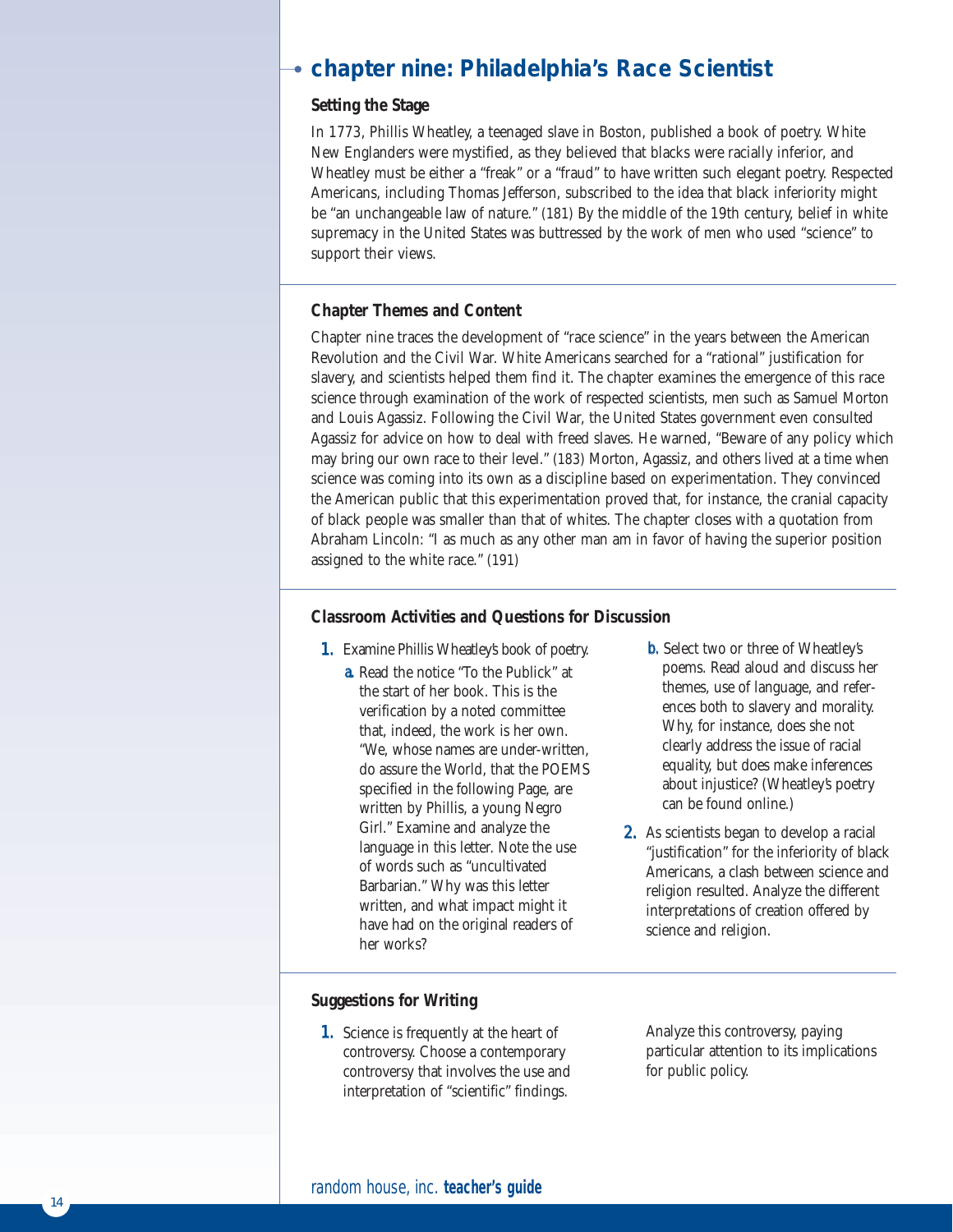# **chapter ten: Plunder for Pianos**

# **Setting the Stage**

"This modest little structure suggests that its story is steeped in the blood of perhaps 2 million black people." (193) The structure in question is a "bleach house," a structure used in New England to process ivory tusks into piano keys, billiard balls, and other Victorian consumer items. By the middle of the 19th century, and lasting until the mid 20th century, the piano business thrived, highly dependent on the ivory that was used as a veneer on the instrument's keys. Between 1884 and 1911, for example, almost 10 million pounds of ivory were brought into the United States, with a current value of about \$310 million. Though slavery had ended in the United States, the American demand for ivory contributed to the injury, death, and exploitation of at least 2 million Africans.

# **Chapter Themes and Content**

This chapter introduces an aspect of commercial exploitation that is not often explored in the classroom—the development and horror of the ivory trade in the 19th and 20th centuries. Two Connecticut companies pioneered and led the world in turning elephants' teeth into ivory for commercial use. The statistics are astounding. One elephant tusk (the front incisor of an African elephant) weighed around 80 pounds, was carried up to 1,000 miles by African laborers, and produced a thin veneer for 45 piano keyboards. That same tusk could also yield five billiard balls. The demand for these products was fueled by the rapid increase in industrial production, the growing American middle class, its increased prosperity, and its demand for products to use in its expanding leisure time. As the authors note, in the mid 19th century the possession of a piano for the parlor became perhaps the single most widely accepted indicator of status in a "cultured home." (203) In the thirty years between 1870 and 1900, one Connecticut company acquired at least 200,000 ivory tusks.(209) The forced labor used to harvest and transport these tusks was African. A witness to this tragedy, the explorer Henry Stanley estimated that an African died for every pound of ivory taken. By the 1950's American piano makers no longer used ivory, but the damage was done and the centuries-long "complicity" continued to bear fruit, as African nations and their peoples struggled in the post-World War II years to overcome the effects of imperialism and exploitation.

# **Classroom Activities and Questions for Discussion**

1. Once again a paradox deserves attention here, one which a historian has called "the bifurcated mind" of 19th century commerce. (202) What is meant by this? For example, Julius Pratt, a leader in the antebellum Connecticut abolitionist movement, was also a "forward looking"

businessman who made a fortune from ivory. How should we judge Pratt and men like him? Did the good they did override the bad? In an age of vast industrial expansion where men were respected for their business skills, was Pratt to blame for the exploitation of Africans?

# **Suggestions for Writing**

- 1. Study the Julius Pratt & Co. poster on page 212. Contrast the images on this poster with the reality of life in Africa for the laborer forced into the ivory trade.
- 2. Read Joseph Conrad's *Heart of Darkness*. Examine his portrayal of the ivory trade and its impact on black Africans.